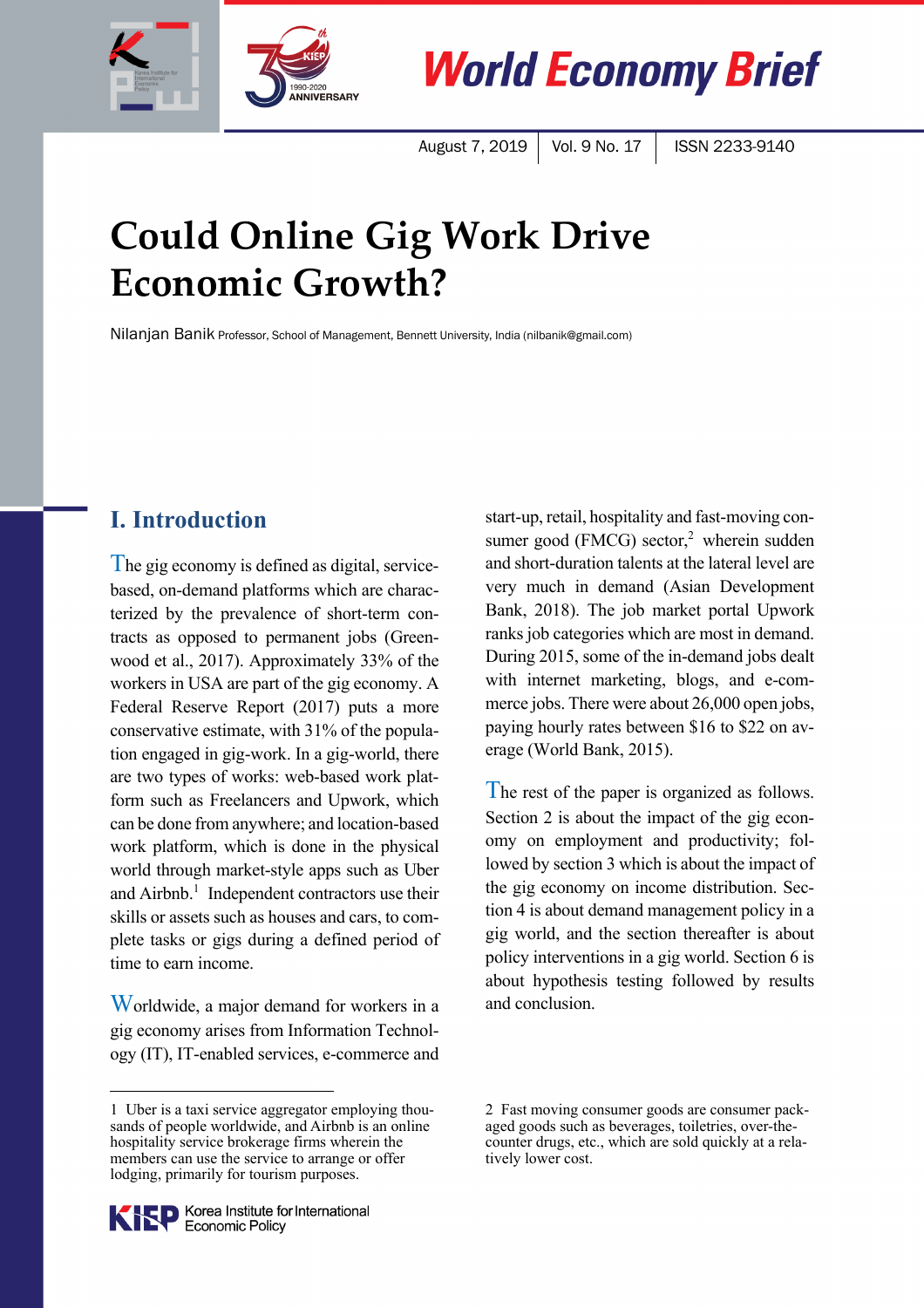# **II. The Gig Economy: Its Impact on Employment and Productivity**

From an economic perspective, the rise of the gig economy is likely to increase overall productivity. Increase in productivity arises from an increase in labour force participation and getting access to lower salaried workers from cross borders, leading to more *specialization and standardization of work*. High skilled workers from a faraway place get connected.

Over the last two decades, Europe, for example, is witnessing a fall in labour productivity. With a fall in birth rate, ageing population, and a strong anti-immigration policy in place, it is difficult to increase productivity but through technological innovation and labour force participation. The spread of gig-type work is about increasing productivity through a combination of increase in labour force participation and technological innovation (read, digital platform).<sup>3</sup> In Europe the working age to old person ratio will drop from 3.5 today to 2.2 by 2040 (Atkinson, 2018). The birth ratio has also fallen. To maintain a stable population, 2.1 children should be born to each woman in an economy, assuming an average death rate applicable to the world's population. In contrast, the figures for some Euro-Zone economies are much lower: 1.38 for Greece, 1.39 for Spain, 1.41 for Italy and 1.94 for the UK. For Spain and Greece, the over-65-year population will increase from around 17% now to 25% by 2030 (Banik, 2012). There has been almost no increment in European productivity, with that in UK it has ceased. In an ageing society and with a presence of strong trade unions it is always not

3 A digital platform refers to the software or hardware of a site. For example, Facebook is a digital platform. Quora is a digital platform.

 $\overline{a}$ 

possible to get a more productive worker.<sup>4</sup>

With the advent of a gig world, this may change. In line with Adam Smith's principle of economic specialization, rather than hiring one generalist to complete all tasks, companies can designate task to various freelancers specialized in that area. Workers are also more accountable as performance standards dictate future income. Higher productivity growth creates a rational exuberance where consumers and businesses feel more confident, and spend and invest more, leading to greater number of jobs getting created (Atkinson, 2018). Connecting world labour market may lead to rise in economic productivity even in countries in Europe, facing shortage in supply of skilled labour.

Workers from developing regions are likely to gain. By creating a level playing field for workers worldwide, the gig economy represents factor price equalization outcome in a Heckscher-Ohlin-Samuelson (HOS) model type set-up. When trade happens between countries with differential factor proportions, the labour-abundant country starts exporting labour intensive goods, and the capital abundant economy starts exporting capital-intensive goods. As the labour-abundant economy is exporting labour-intensive goods, the price of labour-intensive goods goes up. Under perfect competitive assumption (which is the case with HOS model), this would mean price of labour (wages) will increase in the labour-abundant economy. Similar is the case with the relatively capital-abundant economy where return to capital will increase. Trade is expected to equalize return to factor incomes across countries.

<sup>4</sup> According to United Nations, an ageing country is

one with a 10% or more of its population are above 60 years of age. Also see, Sherk (2009), What Unions Do: How Labor Unions Affect Jobs and the Economy, The Heritage Foundation.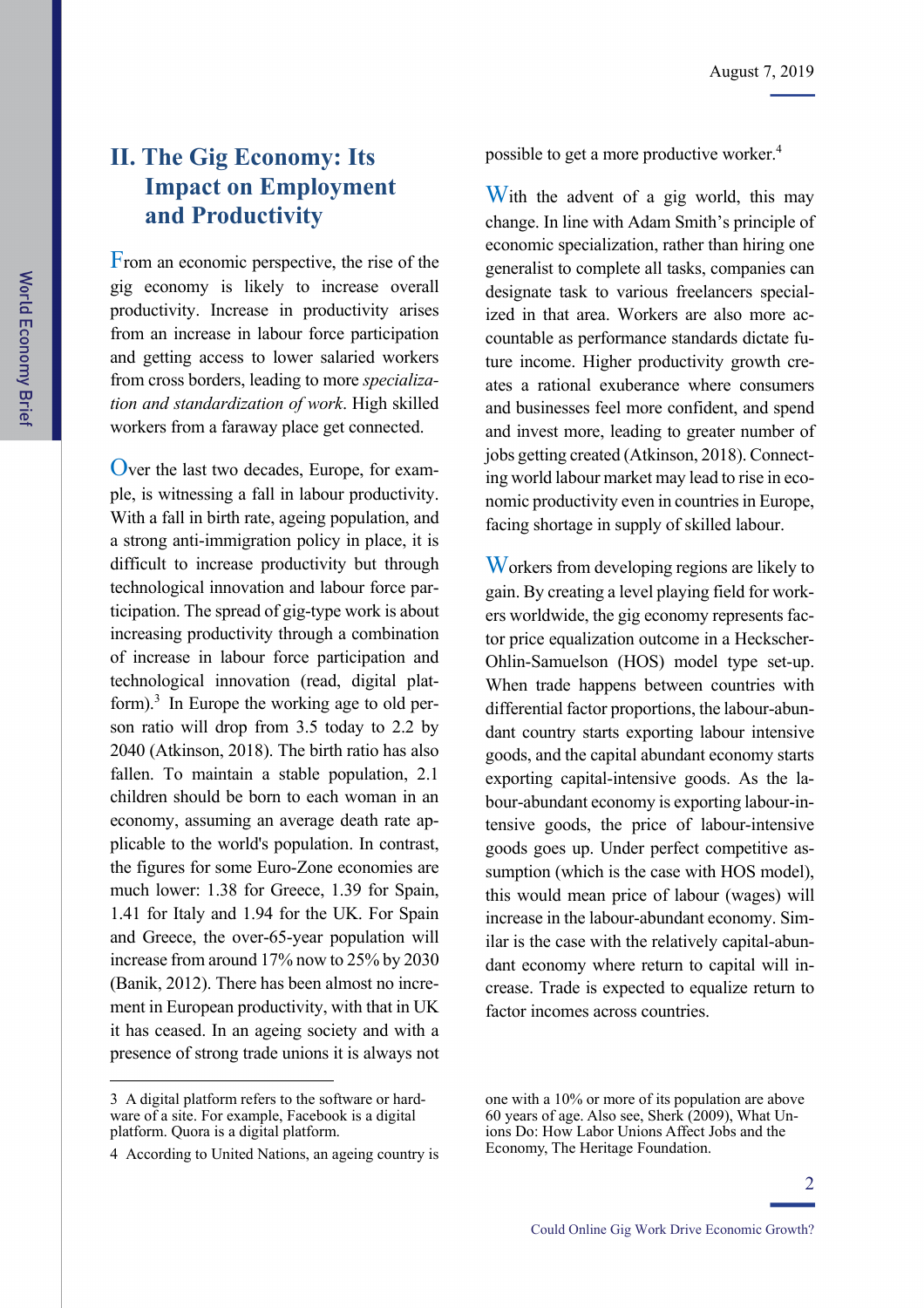In line with factor price equalization outcome, in a gig-world, low-salaried service workers from India and elsewhere can now earn more by engaging in similar job profiles in a developed country like USA and countries within the European Union. There are no entry barriers, and all that is needed is access to mobile/internet connection. With the advent of the gig economy it is possible to find a job online without having the trouble of going through all the logistic cost. Gig economy has helped to reduce information asymmetry associated with job search cost (Zhao, 1999). In India, for example, before the advent of the digital world, job seekers regularly wait in line  $-$  sometimes all day  $$ in national employment exchanges to initiate the first step in the job search process. In present day, digital platforms allow the job seeker to conduct most of the search and enquiry process in private, online.

### Figure1: UPWORK a popular portal for gig workers Find the best freelance jobs



Source: UPWORK

Within any economy, the increment in labour productivity can happen not only because of presence in gig work but also from structural transformation brought in through technological innovation. Figure 2 shows gig world and

technological innovation have led to gain in productivity by shifting employment from lower to higher productivity sector (structural change), but also through an increment in productivity within a specific sector.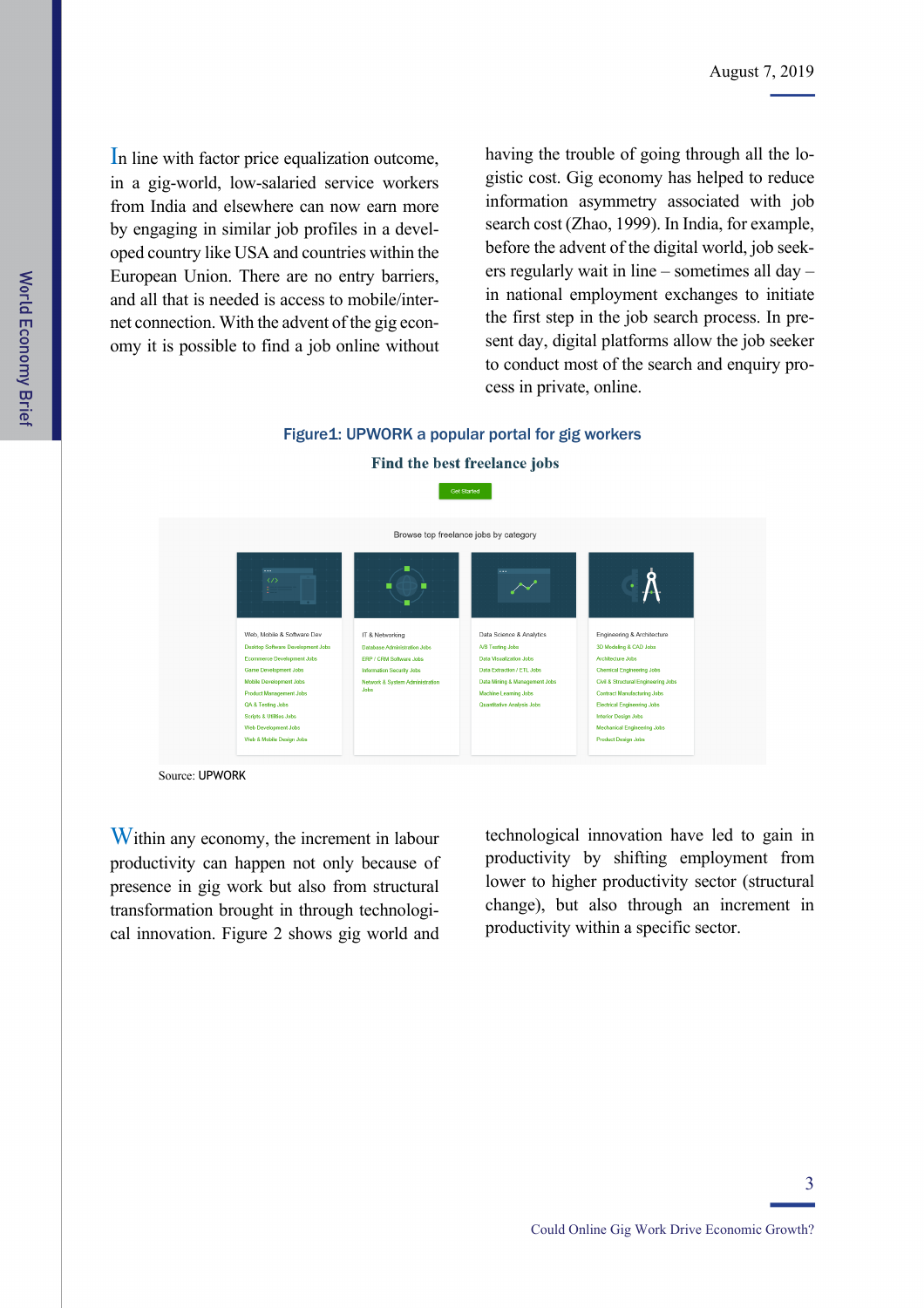

#### Figure 2: Source of Labour Productivity Growth (%)

Source: Adopted from Asian Development Bank Report (2018)

Labour participation in a gig world has come from a variety of sources. For instance, it has helped women labour force participation. Women comprise more than a third of 15,000 users of the digital platform Souktel in the West Bank and Gaza region, but only 19% of the entire labour force in the same area (Santos and Imaizumi, 2016). Online labour markets such as Freelancer and Upwork are likely to substitute for physical labour migration and hence uptake in working opportunities in digital platforms.

Because of the emergence of the gig economy, IT and IT-enabled service sectors have created millions of employment worldwide. OECD (2017) provides an estimate about 5.74% employment in information and communications technologies (ICT) space. For the G20 member countries, the range of employment in the ICT space is between 4.66% and 6.45%. For emerging economies such as Brazil and India, the ICT sector has employed over 1.3 million and 3.5 million people, respectively, by 2014.

The gig jobs have spill-over effect on other sectors as well. A World Bank study (2015) estimates digital jobs generate between two and four times more employment for other sectors in the economy. The lower price of service associated with gig economy has generated consumer surplus which can be spent on other sectors, with a multiplier effect on income and employment generation. For example, after introduction of taxi service by Uber and Ola, taxi fares were reduced in major cities in India. This additional money saved from lower commuting cost is an addition to the disposable income,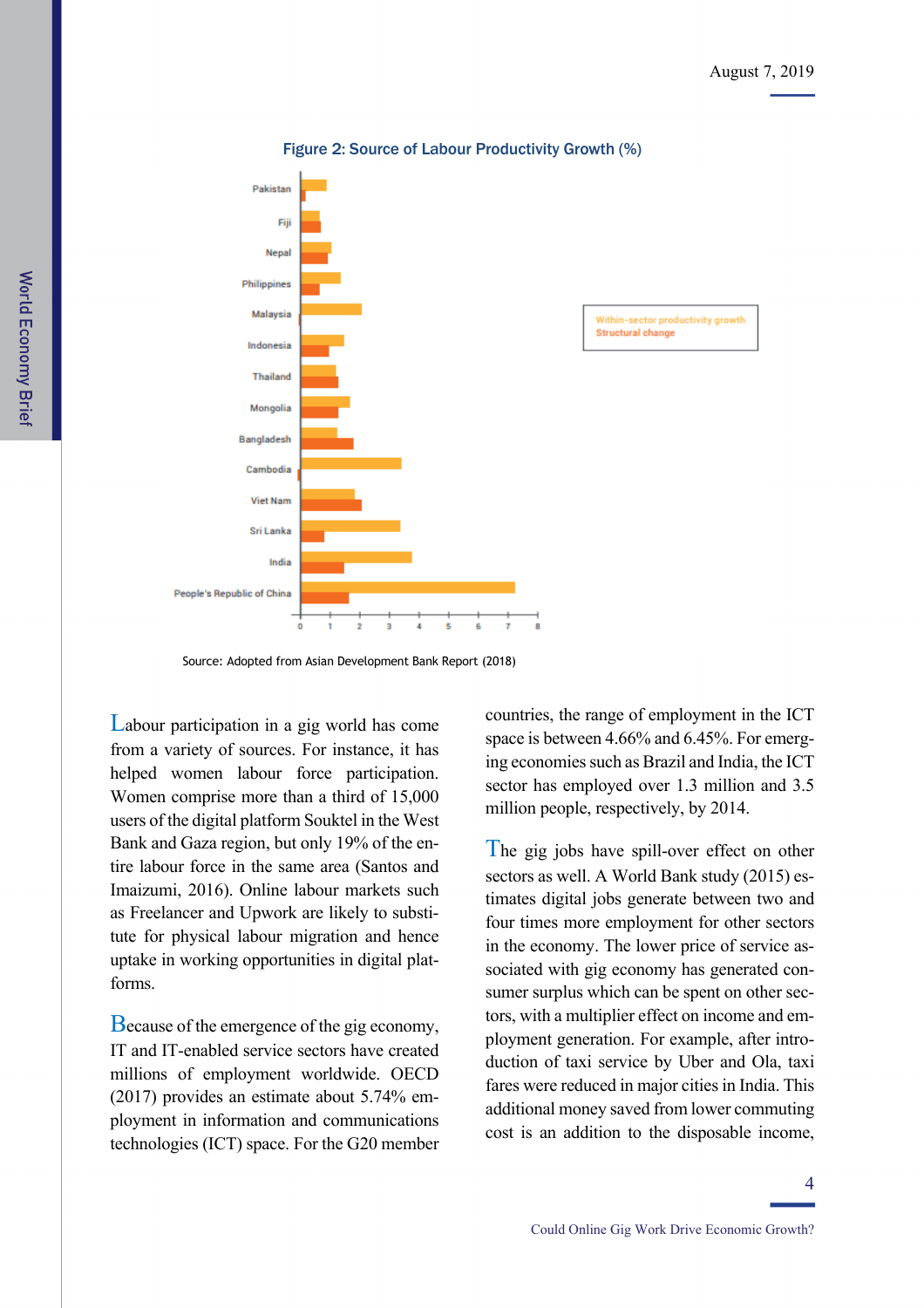which can used for buying other goods and services. Interestingly, gig economy has other societal benefits such as reduction in alcohol-related motor vehicle accidents (Greenwood and Wattal, 2017) and traffic congestion (Li et al., 2016). Taxi service providers such as Uber are allowing people to experience the benefit of share ride, leading to lesser traffic congestion (lesser time) and other motor vehicle accidents.

### **III. The Gig Economy and Income Distribution**

However, there are a few concerns. Full time employment in gig type set up may lead to lower income and economic vulnerability of workers in developed countries (Bergman and Jean, 2016). In presence of technological innovation, knowledge-based workers are likely to gain more than the manual labourers. There are also apprehensions that technological innovation may lead to machines replacing humans in economic activity (Nica, 2016). However, as Atkinson (2018) argues, much part of the job loss will be mitigated through the spread of gig economy, although at the cost of growing income inequality between high-skilled and lower-skilled workers, worldwide. An International Labour Organization report suggests gig workers in some developed countries are making less than the government-mandated minimum wage rate. About two-thirds of the US workers using the Amazon platform (popularly known as *Turkers*) made less than the federal minimum wage rate of \$7.25 an hour and only 7% of Germans on the Clickworker platform made the statutory minimum wage of 8.84 Euros (\$10.40) an hour (Bershidsky, 2018). Critiques also argue the *virtual sweatshop* created by technology platforms are largely unregulated with no floor on minimum wage rates. The workers do not have access to other fringe benefits such as health insurance, sick leaves, working hours, continuation of contracts, and settlement of disputes (Chandy, 2017). In fact, services such as Uber and Airbnb are coming under increasing pressure to adhere to the rules that are applicable to traditional service providers in those fields. The city of Seattle has passed a law permitting Uber and Lyft drivers to unionize (Wingfield and Isaac, 2015).

The ability to take advantage of the benefits arising from spread of technology is likely to vary across individuals. Workers with higher level of skills are likely to benefit, whereas the ones protected through labour unions and until now enjoying the benefit of higher wage rates because of spatial/geographical segregation, are likely to lose out. Their jobs are more likely to be shipped over to other emerging economies such as India and Philippines with a better access and adoptability to ICT, and an Englishspeaking workforce. New flexible ways of working could benefit groups that were traditionally marginalized such as women, young people, and disabled (OECD, 2017).

In fact, polls from the US market show that the gig workers are happy. They are with jobs, and value the flexibility and freedom with which they can work in a gig type setup (Hall and Krueger, 2018). Research from the McKinsey Global Institute found that the biggest impact of the freelance economy is the boost in labour force participation – for those who were unemployed now find them with a varied way to earn income (McKinsey Report, 2018).

## **IV. Demand Management Policy in a Gig World**

For any economy, demand management is all about managing demand for a given supply of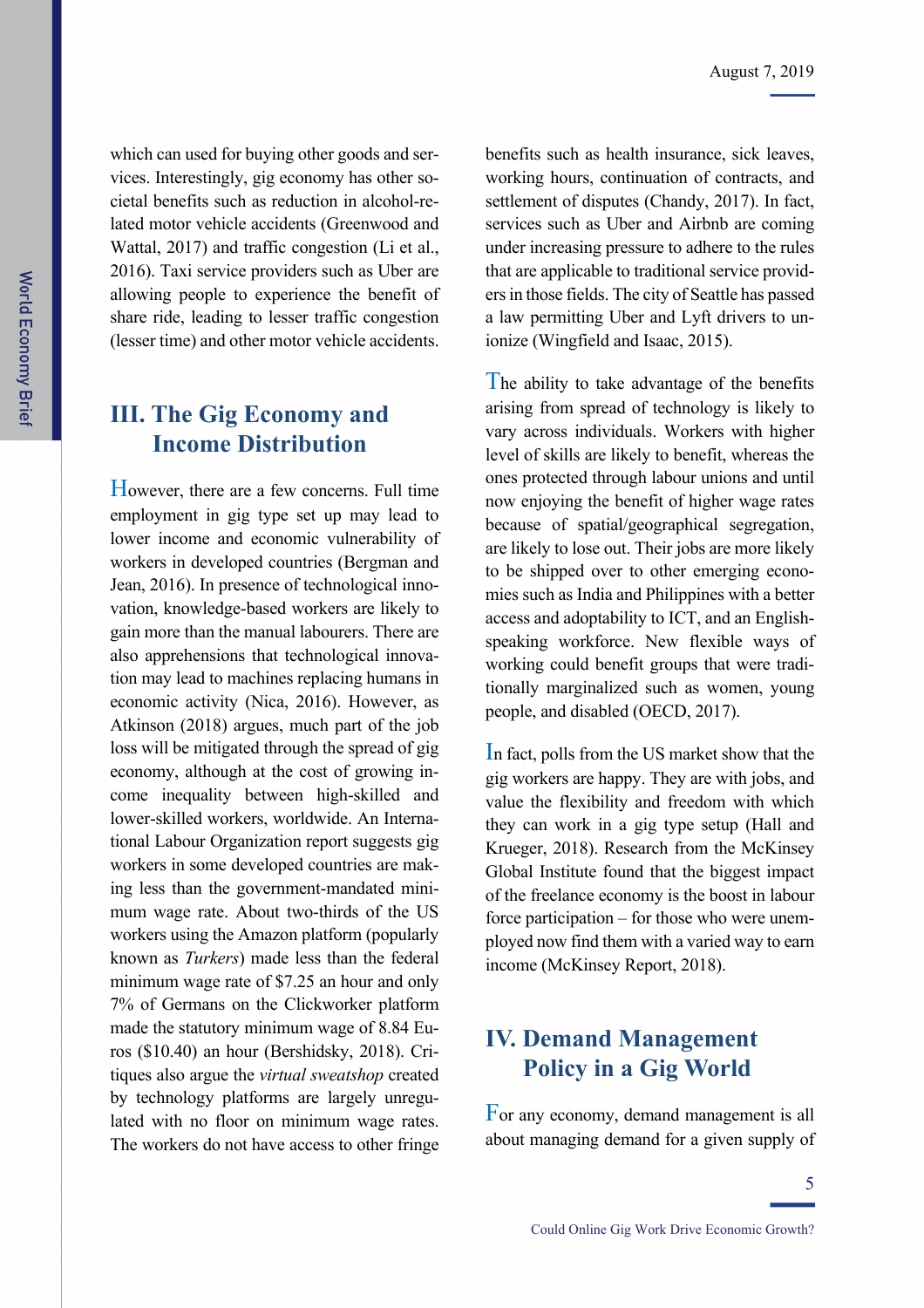output (read, GDP). Managing demand is important, because when there is a greater demand for output relative to its supply, it causes inflation. On the other hand, slack demand conditions lead to excess supply. Firms unable to sell goods and services do not hire, and may even retrench workers, leading to unemployment. Hence, demand management policies are important to curb inflation and unemployment.<sup>5</sup>

The government and central bank of any country undertake demand management policies through fiscal and monetary policy. The government undertakes fiscal policy using instruments such as taxes and subsidies, whereas the central bank undertakes monetary policy using instruments such as money supply and rate of interest. And all these policy instruments are used to control the difference between demand and supply of output, better known as 'output gap'. Policymakers have two important roles to play. First, managing the output gap to control for inflation and unemployment. Demand management policies, that is, fiscal, monetary, or combination of both, are quite effective in the short-run but not in the long-run. Second, the policymakers should also find ways to increase the long-term availability of per-capita output. Any policy measure to increase the supply of output requires time. For India to double its per capita income per annum, its GDP has to grow at an average annual rate of 9% for the next ten years. Ergo, managing supply-side components is not that effective in the short-run; however, in the long-run, components like investment in education, healthcare, and physical infrastructure such as ICT, electricity, etc., will have an

influence over the availability of future supply of output and per-capita income.

### **V. Policy Interventions**

In a gig world, policy interventions require facilitating spread of digital economy and at the same time ensuring an environment which will guarantee the welfare objective of the state is met, that is, the workers are not over-exploited. Some of the interventions are as follows:

(5.1). Human Capital: From the supply-side perspective it is important government undertakes policy which will create additional number of skilled labour force. Building schools and investing in quality education is important. For instance, during 2018, no Indian university was in the top 200 of the Times Higher Education World University Ranking.<sup>6</sup> This comes as a nasty surprise to those who believed in the prowess of India's scientific, technological and managerial manpower. The truth is that the curriculum taught in most Indian universities is stuck in the past, with little relevance to modern industry (Banik, 2018). Hence, fewer jobs are getting created, with less graduates having the ability to execute. If corporates figure out that potential candidates do not have the power to execute or deliver, then the demand for hiring will be less. In India, during 2015 and 2016, employment generation in the organised sector fell to less than two lakh jobs a year, which is

<sup>5</sup> When the real GDP is growing for two consecutive quarters, the economy is said to be in an expansion stage. Expansion is marked by a spurt in economic activity, industrial production, employment, and real income. A recession, on the other hand, is marked by a significant decline in economic activity. Generally speaking, recession is a condition where

the real GDP has declined for two consecutive quarters.

<sup>6</sup> See: https://www.timeshighereduca-

tion.com/world-university-rankings/2017/worldranking#!/page/0/length/25/sort\_by/rank/sort\_order/asc/cols/stats. (accessed June 5, 2019).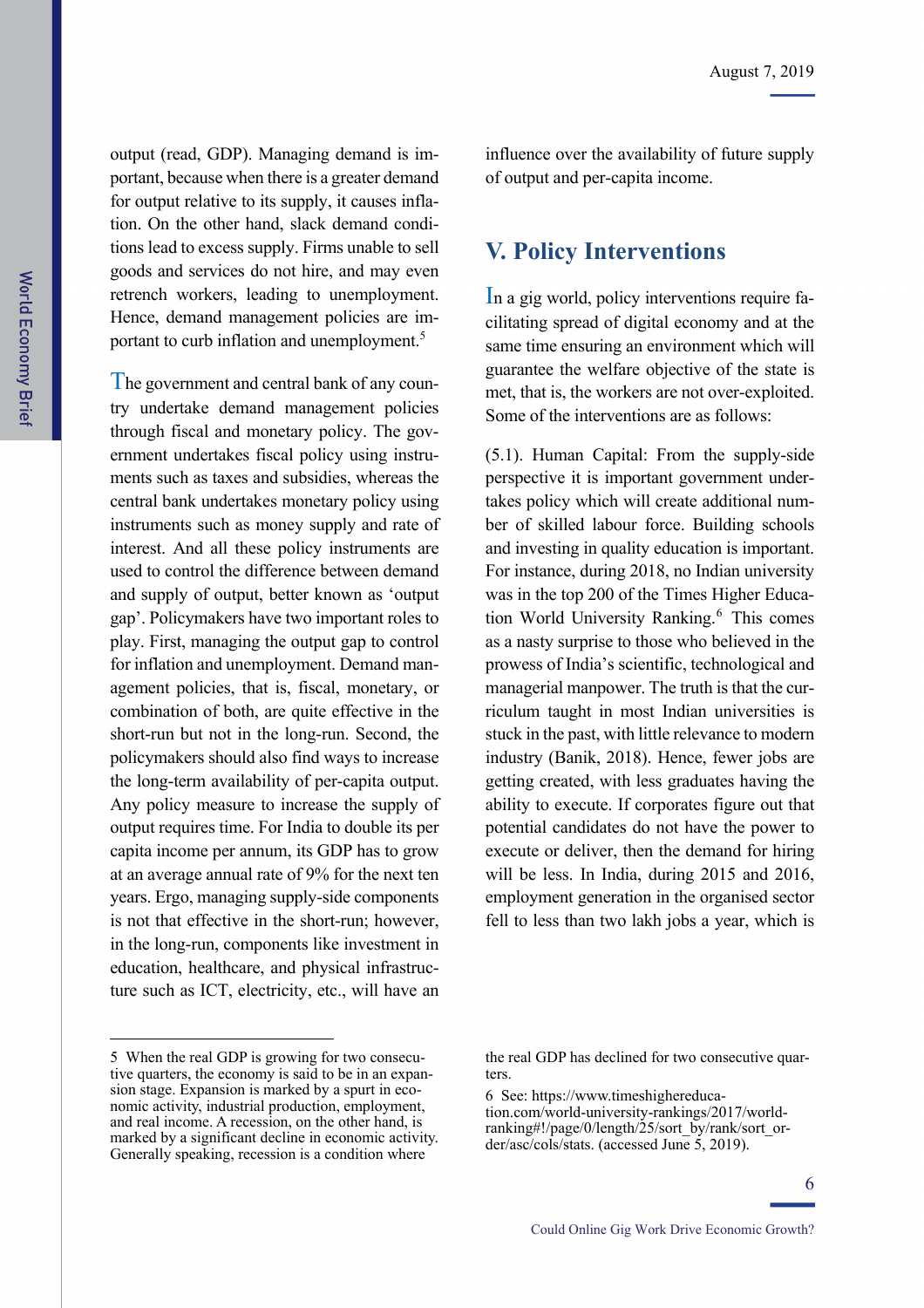less than 25% of the annual employment generated before 2011.<sup>7</sup> Daily, less than 2% of Indians who apply for jobs get them.<sup>8</sup> There is a need to facilitate stronger linkages between universities and the private sectors. The United

Kingdom government is promoting robotics, 5G wireless internet and smart technologies while asking private sectors to sponsor 300 master students and 200 doctoral students in artificial intelligence every year.

| <b>Activity</b>        | <b>High school degree</b><br>or less | Some college | <b>Bachelor's</b><br>or more | Overall |
|------------------------|--------------------------------------|--------------|------------------------------|---------|
| Offline services       | 17                                   | 15           | 10                           | 14      |
| Offline sales          | 9                                    | 8            | 9                            | 9       |
| Online activities      | 13                                   | 16           | 19                           | 16      |
| Unspecified activities | 3                                    | 4            | 5                            | 4       |
| Overall                | 30                                   | 31           | 31                           | 31      |

### Figure 3: Gig Work by Education (%)

Source: Adapted from Federal Reserve Report (2018).

(5.2). Ease of Business in a Digital World: The government should be an enabler enabling policy and regulatory environment so that entrepreneurship and innovation associated with digital technology expand. As much of the growth is supported through the ICT, government should undertake investment in telecommunications, cybersecurity, internet, and ensure wide spread access. Investing in complementary infrastructure such as electricity connection, lowering logistic cost for setting up business, and enforcing contracts will help. For example, referring to the Ease of Doing Business Report 2019<sup>9</sup>, the World Bank has placed India in the  $77<sup>th</sup>$  position, which is a marked improvement from its 134<sup>th</sup> position out of a sample of 190 countries, five years back in 2014. The rise in composite ranking however hides

7 For more on this see: https://www.firstpost.com/business/where-are-the-jobs-mr-modi-2731002.html. (accessed June 17, 2019).

certain sectoral 'unease' effects such as higher logistic costs and delay in enforcing contracts. The logistics cost in India, at 14% of GDP, is among one of the highest in the world. India's logistics sector is quite complex with more than 20 government agencies, 40 partnering government agencies, 37 export promotion councils, 200 shipping agencies, 36 logistics service, and 168 container freight stations. Further coordination between 81 authorities and 500 certifications are required to trade across borders. <sup>10</sup> The Indian Government is currently planning to bring down the logistics cost to 10% of GDP by 2022. For that to happen there is a need to improve the last mile connectivity by enhancing capacity in port-related infrastructure and deployment of multimodal hubs to augment trade while reducing logistics  $cost<sup>11</sup>$ .

World Economy Briei

<sup>8</sup> For more on this see: https://www.ndtv.com/indianews/indian-economy-on-very-solid-track-international-monetary-fund-imf-chief-christine-lagarde-1763045. (accessed June 17, 2019).

<sup>9</sup> World Bank. Ease of Doing Business in India.

<sup>2019.</sup> Available at http://www.doingbusiness.org/content/dam/doingBusiness/country/i/india/IND.pdf (accessed June 19, 2019).

<sup>10</sup> Business Standard. India Aiming To Reduce Logistics Cost To Less Than 10% Of GDP By 2022. (New Delhi 2018).

<sup>11</sup> Ibid.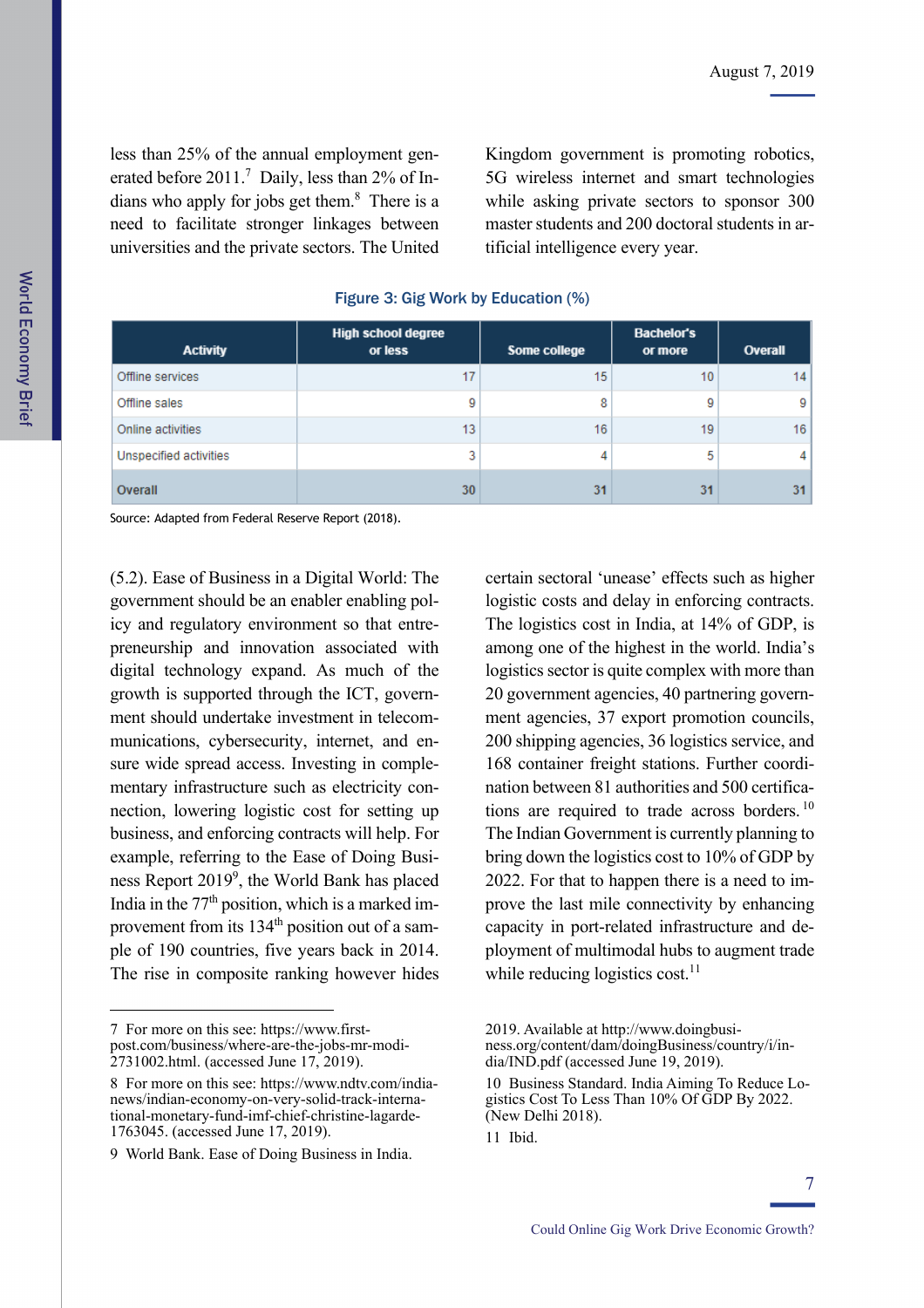(5.3). Convenience for Commercial Payment: It is necessary that small and medium enterprises in a digital-world get proper policy support in terms of access to credit and necessary demand creation wherein the government bodies commit to some amount of captive service generated in the digital start-up eco space. To facilitate growth of digital business there is a need for ensuring access to electronic payment systems. Online payment systems are required for the workers to get paid for their works. At the same time the central bank and other regulatory bodies should ensure that these payment systems are secure and in compliance to global standards. For example, in recent times, Facebook has announced an ambitious plan to launch their own digital currency – Libra (something like cryptocurrency Bitcoin) – within next 6 to 12 months.<sup>12</sup> Libra, which will be pegged to the US dollar, can be used by the online Facebook user to send money across borders. Digital currency, such as Libra, will be beneficial for those who does not have bank account and can act as a great way for financial inclusion. However, it can be a cause of concern for the central bankers, as digital currency such as Libra can used for money-laundering activities and evading tax.

(5.4). *Welfare State* in the wake of Disruptive Technology: A concern with the gig workers is

that they do not adhere to laws involving (i) fair labour standards governing the minimum wage and work hour overtime, (ii) occupational, health and safety hazard covering the work related insurance, (iii) medical and sick leave allowance, (iv) pensions and annual leave/holidays, and (v) job discrimination relating to gender, caste, and creed.<sup>13</sup> There is a need for the government to take this up with the gig companies so that some of these benefits can be passed on to the concerned parties. Typically, in a gig setup, the government loses money because of lack in tax collection. There is a problem in tracking how much gig workers are earning (from abroad) as some of the money transfer platforms are not integrated with the income tax portal in respective specific countries. Also, the big companies such as Facebook, NET-FLIX, Google, etc., and the so-called UNI-CORN, have no social obligation and continue to pour money for growth of their respective company, with the objective to please their shareholders.  $14$  Seldom there is an effort by these companies to reach out to individual governments for taking up any social clause. Individual governments can clamp down on tax evasion by making it mandatory, and use the money raised to invest in public services that counteract the growing inequality that is a policy challenge for many economies.

<sup>12</sup> Reuters. 2019. Available at

https://www.france24.com/en/20190618-facebooklaunch-global-libra-cryptocurrency-internet. (accessed June 17, 2019).

<sup>13</sup> Organized labour market comes with a tag of equal opportunity employer, wherein the employer

agrees not to discriminate against employee or job applicants because of race, colour, national origin, and gender.

<sup>14</sup> UNICORN are privately held start up companies with a valuation of \$1 billion or more.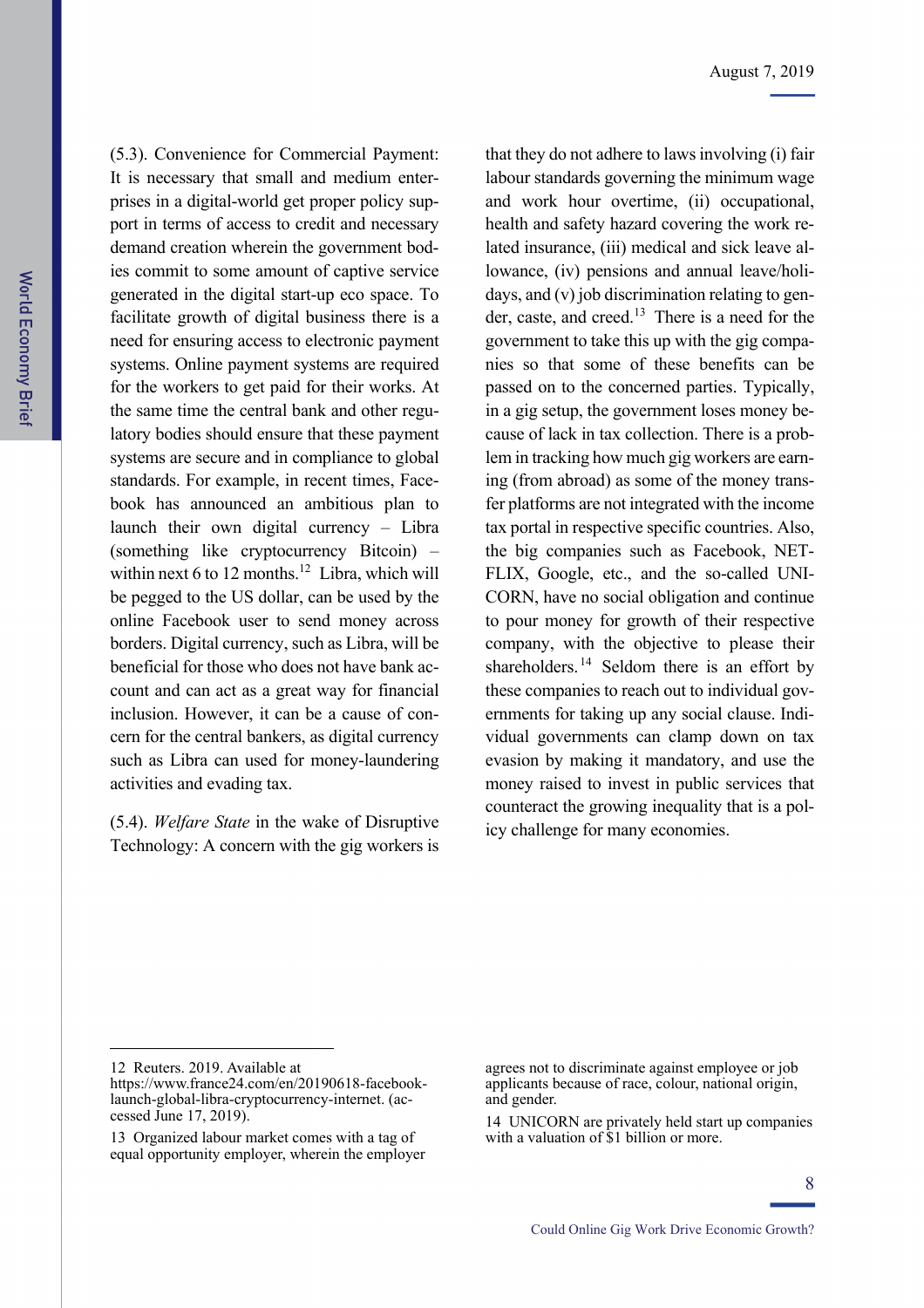

Figure 4: Online Shoppers Who Prefer to Buy from Social Media (%)

Source: PricewaterhouseCoopers (2016).

(5.5). Targeted Assistance Program and Jobless Growth: There is also a requirement that government address the challenges associated with some workers getting displaced from technological disruption. There is a need to find ways to absorb these labourers for alternative employment. For understanding which one of the sectors these displaced workers' skill and experience are better suited, the policymakers can make use of big data and AI. Governments can work closely with business and training centres to impart necessary additional skill for the displaced workers. One policy that government can undertake to offset rising income inequality and fears that jobs that are made redundant will not be replaced by new ones in other areas is to start giving universal basic income. Many current welfare programs take away benefits when recipients find work, sometimes leaving them financially worse off than before they were employed. UBI is for all adults, regardless of employment status, so recipients are

15 There is however a cost associated with universal basic income, as it is likely to increase fiscal deficit and may not be able to identify the target group

1

free to seek additional income, which most everyone does.15

## **VI. Hypothesis Testing**

In the context of gig economy, we want to examine the following two hypotheses.

First, does the advance of gig-type work have any impact on employment? The popular perception is a gig-type employment opportunity will lower the number of professionals in the organized labour market. Typically, during recession, there will be a lesser number of people in the organized labour market. During the time of recession laid-off workers find it difficult to get a job (Rothstein, 2011). Reinhart and Rogoff (2009) argue that the gig economy can help reduce unemployment as the workers at the time of recession adopt more flexible type lower paid jobs. Rather than participating in the

requiring such intervention.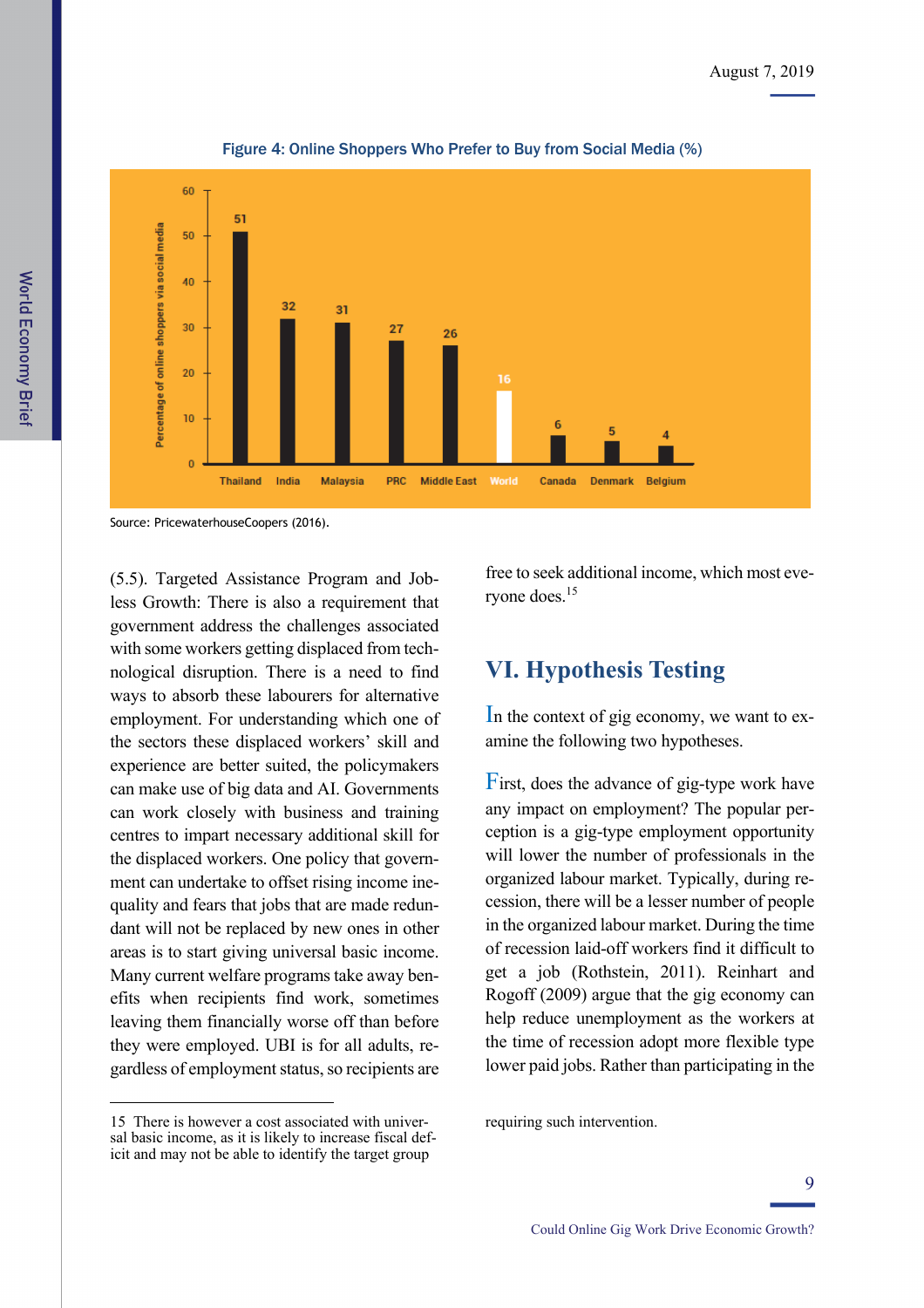organized labour market, workers will prefer to work in a more flexible work environment (for instance, work from home or without any binding on work hours) rather than sitting idle. The gig economy provides a cushion wherein a job looker can find alternative employment without government intervention. Therefore, we expect to see the number of professional workers in the organized labour market fall during the time of recession, and with the spread of a gig economy.

The second hypothesis is the number of professional workers are typically likely to benefit from the spread of a service-led economy and mobile subscription. As the new-age world is increasingly generating value addition from services (platform based economic activities), we anticipate there will be a larger number of professional workers with the spread of mobile/internet connectivity and advancement of service-led gig world.





Source: World Bank (2018). EBRD stands for European Bank for Reconstruction and Development (EBRD) and comprise of countries in Central, Eastern and South-Eastern Europe, the Southern and Eastern Mediterranean, Central Asia, and Mongolia.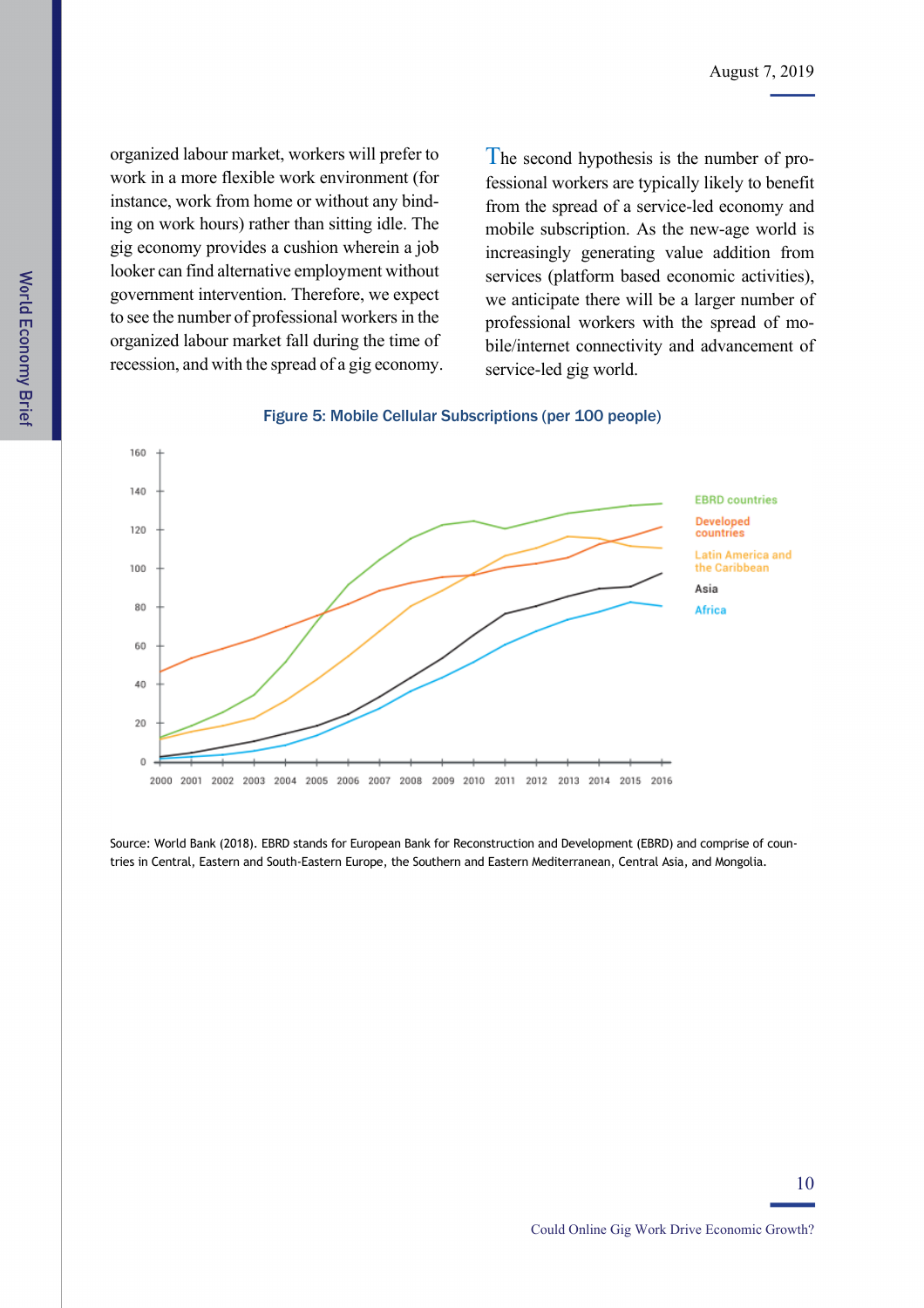

Figure 6: Fixed Broadband Subscriptions (per 100 people)

Source: World Bank (2018).

### **DATA**

1

For estimation, we have data for 6 countries in the Asian region covering the period between 2000 and 2018. Three of these countries, namely, Japan, Republic of Korea, and Singapore are categorized as high-income countries.16 And the other three countries are Bangladesh, India, and Philippines, which fall under middle-income category countries. Although at a different level of development, one thing is particularly common among these six countries: they all have a relatively open economy and have welcomed operation of gig firms. Gig workers in India, for example, hold a 24% share of the global online gig economy. Data on the

number of professionals in each country are collected from the International Labour Organization (ILO), from their publication ILO-STAT.<sup>17</sup> ILOSTAT contains statistics from national sources on employment by occupation, also disaggregated by gender, available using both aggregate and detailed categories of occupation. The data are both nationally reported and imputed data, and where all estimates are national, meaning there are no geographic limitations in coverage. ILO estimates of employment by occupation are presented only using broad categories of occupation: skill level 1 (low), skill level 2 (medium) and skill levels 3 and 4 (high). *Professionals* are put in the high-

<sup>16</sup> World Bank classifies countries into three groups: low income, middle income and high income. As of 1 July 2018, low-income economies are defined as those with a gross national income (GNI) per-capita of \$995 or less in 2017; lower middle-income economies are those with a GNI per capita between \$996 and \$3,895; upper middle-income economies are those between \$3,896 and \$12,055; highincome economies are those with a GNI per capita

of \$12,055 or more.

<sup>17</sup> Available at https://www.ilo.org/ilostat/faces/wcnav\_defaultSelection;ILOSTATCOOKIE=CgBvIYKcLYPsarXRjMILEuDcsbDiGtTJeGhbnEzyGkRf4STSD1!595095360?\_afr-Loop=1828381741967760&\_afrWindowMode=0& afrWindowId=null. (accessed June 17, 2019).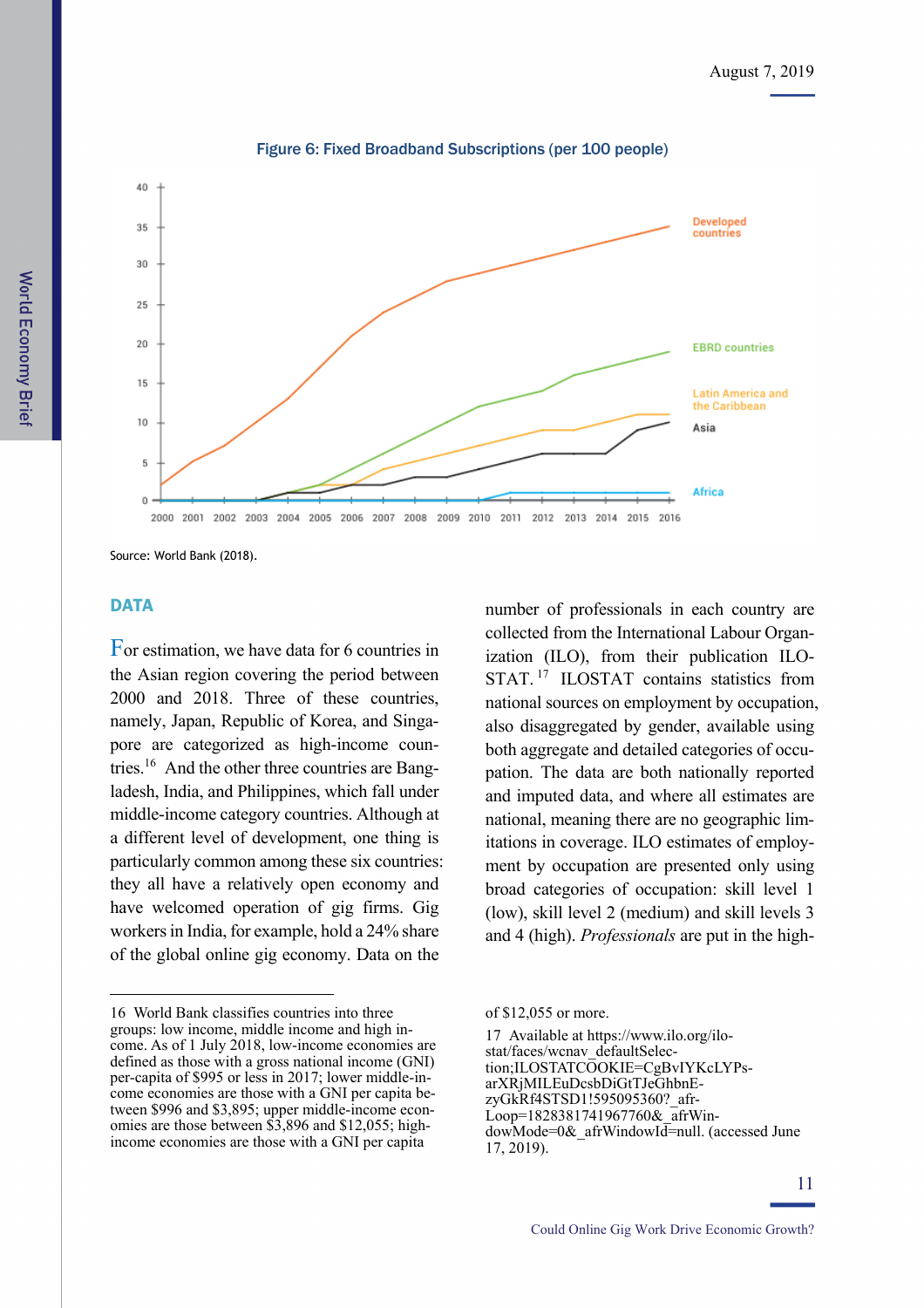est skilled category, level-4. The data on number of mobile subscriptions per 100 people, and services as percentage of GDP are sourced from World Development Indicators, World Bank.18

We also use three types of dummy variables. First is the country dummy captured through variable  $D_i$  in equation 1. Second is the recession dummy which takes value 1 between 2008 and 2013, and zero otherwise. The recession dummy is to control for the US financial crisis, which impacted economic activities worldwide. The third dummy is the gig dummy. Going by the literature we take the year 2011 as the advent of the gig economy. The word gig economy was coined in 2009. As we have considered the middle-income countries we took 2011, as a more conservative estimate to give some space for the spread of gig economies, worldwide. Accordingly, the gig dummy takes value 1 between 2011 and 2018, and zero, otherwise.<sup>19</sup>

### **ESTIMATION**

We estimate the following model:

 $P_i^t = \alpha_1 + \alpha_2 S_i^t + \alpha_3 M_i^t + \alpha_4 D_i +$  $\alpha_5 RecD + \alpha_6 GigD + e_i^t$  ----- (1)

 $P_i^t$  is the number of professionals in country i for the time period t. The unit of measurement for  $P_i^t$  is percentage of total work force.  $S_i^t$ captures contribution of service sector in percentage to national income (read, GDP) for country i during time period t.  $M_i^t$  relates to mobile subscription per 100 population in country i during time period t. RecD stands for recession dummy and  $\overline{G}$  tands for gig

1

dummy. Subscript i stands for countries whereas the superscript t stands for time-period.

If  $e_i^t$  is observed for all countries, then the entire model can be treated as an ordinary linear model and fit by least squares. For estimating in a panel framework, we consider fixed effect model. If  $e_i^t$  contains only a constant term, then the ordinary least squares estimation provides consistent and efficient estimates of the common intercept terms and the slope vectors. This is a classic pool model (also known in the literature as least square dummy variable model).  $D_i$  stands for country specific dummy variables.

The regressions are run initially for the highincome countries and later for the middle-income countries. We run these two sets of regressions to check for the robustness of our results.

The expected signs for  $\alpha_2$  and  $\alpha_3$  are assumed to be positive. Also, we expect the signs for  $\alpha_5$  and  $\alpha_6$  to be negative – the professional workers in the organized labour market will tend to fall during the time of recession, and with the spread and advancement of gig economy.

As we are considering panel framework, the term  $e_i^t$  captures both country-specific (cross sectional) and temporal effects at time t. A general expression for  $e_i^t$  is:  $e_i^t = \gamma + \beta_i + \mu_t +$  $\eta_{i,t}$  where,  $\gamma + \beta_{i-1}$  can be thought of country-specific intercept;  $\mu_t$  capture time effect and  $\eta_{i,t}$ the over all purely random disturbance term. The combined, time and country-specific fixed effect terms, eliminates omitted variables

<sup>18</sup> Available at: https://data-

bank.worldbank.org/source/world-development-indicators. (accessed June 17, 2019).

<sup>19</sup> For the year which is acknowledged as the start of gig economy see this article at Financial Times.

Available at: https://www.ft.com/content/b5a2b122 a41b-11e5-8218-6b8ff73aae15. (accessed June 17, 2019). The results do not change even if we take gig

dummy value as 1 starting the year 2010.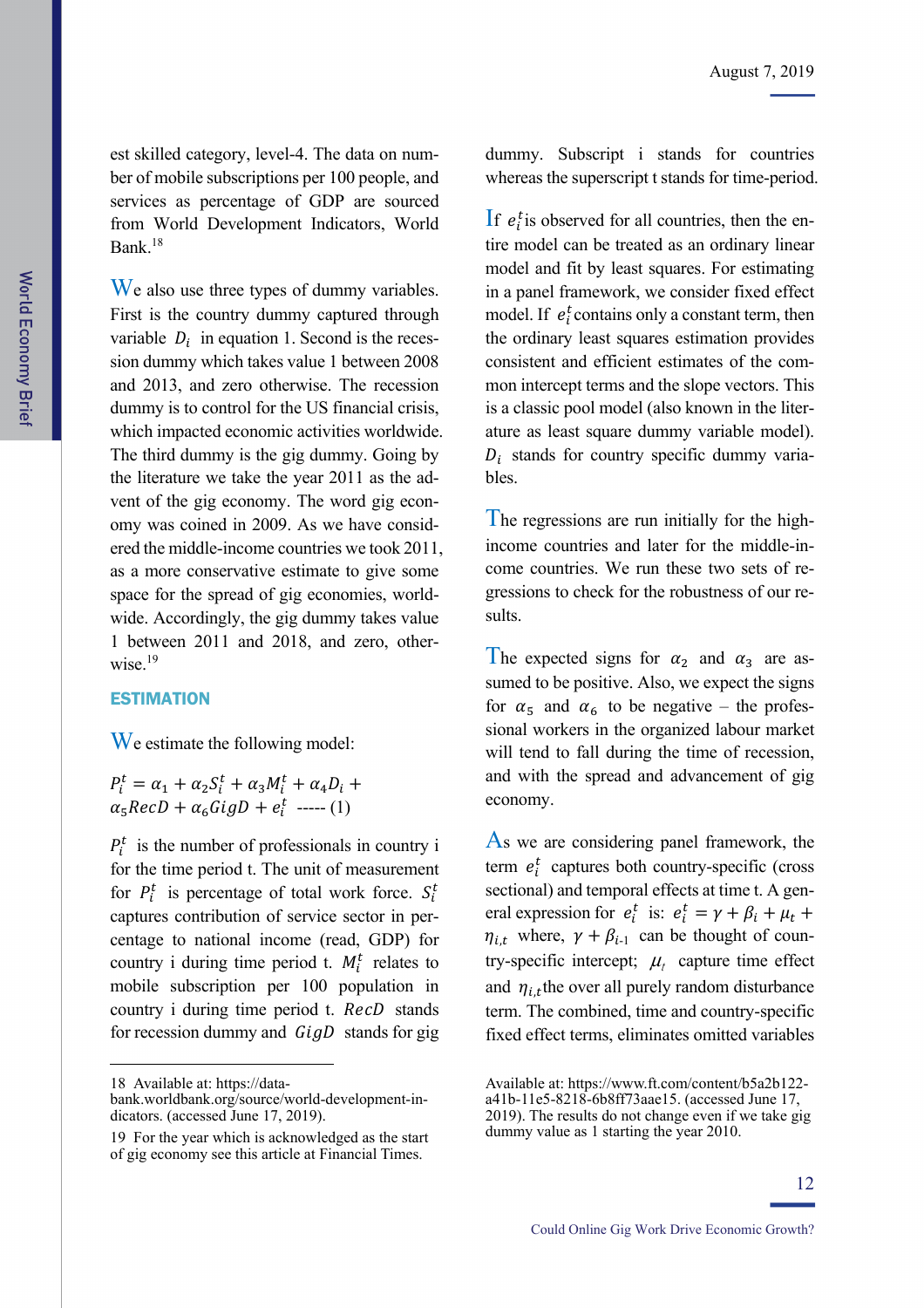bias arising both from unobserved variables that are constant over time and from unobserved variables that are constant across countries.

If  $\gamma + \beta_{j-1}$  is observed for all countries, then the entire model can be treated as an ordinary linear model and fit by least squares.

### RESULTS

| Variables                 | Coefficients  | Standard<br>Error | t Stat  | P-value | Lower 95% | Upper 95% |  |
|---------------------------|---------------|-------------------|---------|---------|-----------|-----------|--|
| Intercept                 | 14.27         | 3.79              | 3.77    | 0.00    | 6.67      | 21.87     |  |
| Service as %GDP           | 0.04          | 0.08              | 0.50    | 0.62    | $-0.12$   | 0.20      |  |
| Mobile per 100 Popn.      | 0.06          | 0.01              | 8.92    | 0.00    | 0.05      | 0.07      |  |
| D <sub>1</sub>            | $-2.48$       | 0.39              | $-6.43$ | 0.00    | $-3.25$   | $-1.70$   |  |
| D <sub>2</sub>            | $-5.35$       | 1.23              | $-4.37$ | 0.00    | $-7.82$   | $-2.89$   |  |
| Gig Dummy                 | $-1.18$       | 0.43              | $-2.74$ | 0.01    | $-2.04$   | $-0.31$   |  |
| <b>Recession Dummy</b>    | 0.18          | 0.24              | 0.76    | 0.45    | $-0.30$   | 0.67      |  |
| Number of observations:   | 57            |                   |         |         |           |           |  |
| <b>Adjusted R-Square:</b> | 0.90          |                   |         |         |           |           |  |
| Time Period:              | $2001 - 2018$ |                   |         |         |           |           |  |

#### Table 1: Panel Results from High-Income Countries ‒ Japan, South Korea, and Singapore

#### Table 2: Panel Results from Middle-Income Countries - Bangladesh, India, and Philippines

| Variables               | Coefficients | Standard<br>Error | t Stat  | P-value | Lower 95% | Upper 95% |  |
|-------------------------|--------------|-------------------|---------|---------|-----------|-----------|--|
| Intercept               | $-1.32$      | 0.57              | $-2.31$ | 0.02    | $-2.46$   | $-0.17$   |  |
| Service as %GDP         | 0.09         | 0.01              | 8.08    | 0.00    | 0.07      | 0.12      |  |
| Mobile per 100 Popn.    | 0.02         | 0.00              | 23.72   | 0.00    | 0.02      | 0.03      |  |
| D <sub>1</sub>          | $-0.48$      | 0.07              | $-6.78$ | 0.00    | $-0.62$   | $-0.33$   |  |
| D <sub>2</sub>          | $-0.24$      | 0.09              | $-2.54$ | 0.01    | $-0.43$   | $-0.05$   |  |
| Gig Dummy               | $-0.20$      | 0.09              | $-2.28$ | 0.03    | $-0.37$   | $-0.02$   |  |
| <b>Recession Dummy</b>  | $-0.09$      | 0.04              | $-2.18$ | 0.03    | $-0.17$   | $-0.01$   |  |
| Number of observations: | 57           |                   |         |         |           |           |  |
| Adjusted R-Square:      | 0.98         |                   |         |         |           |           |  |
| Time Period:            |              | $2001 - 2018$     |         |         |           |           |  |

The results from our regression analysis are in line with our hypothesis that we tested. A negative sign on gig dummy and recession dummy for the middle-income country indicates gigtypes employment opportunity will lower the supply of professionals in the organized labour market. Similarly, during recession, there will be a lesser number of professionals in the organized labour market. The recession dummy is, however, not statistically significant for the high-income countries. This may be because high-income countries are governed by the presence of strong trade unions, making it difficult to capture supply of professional labour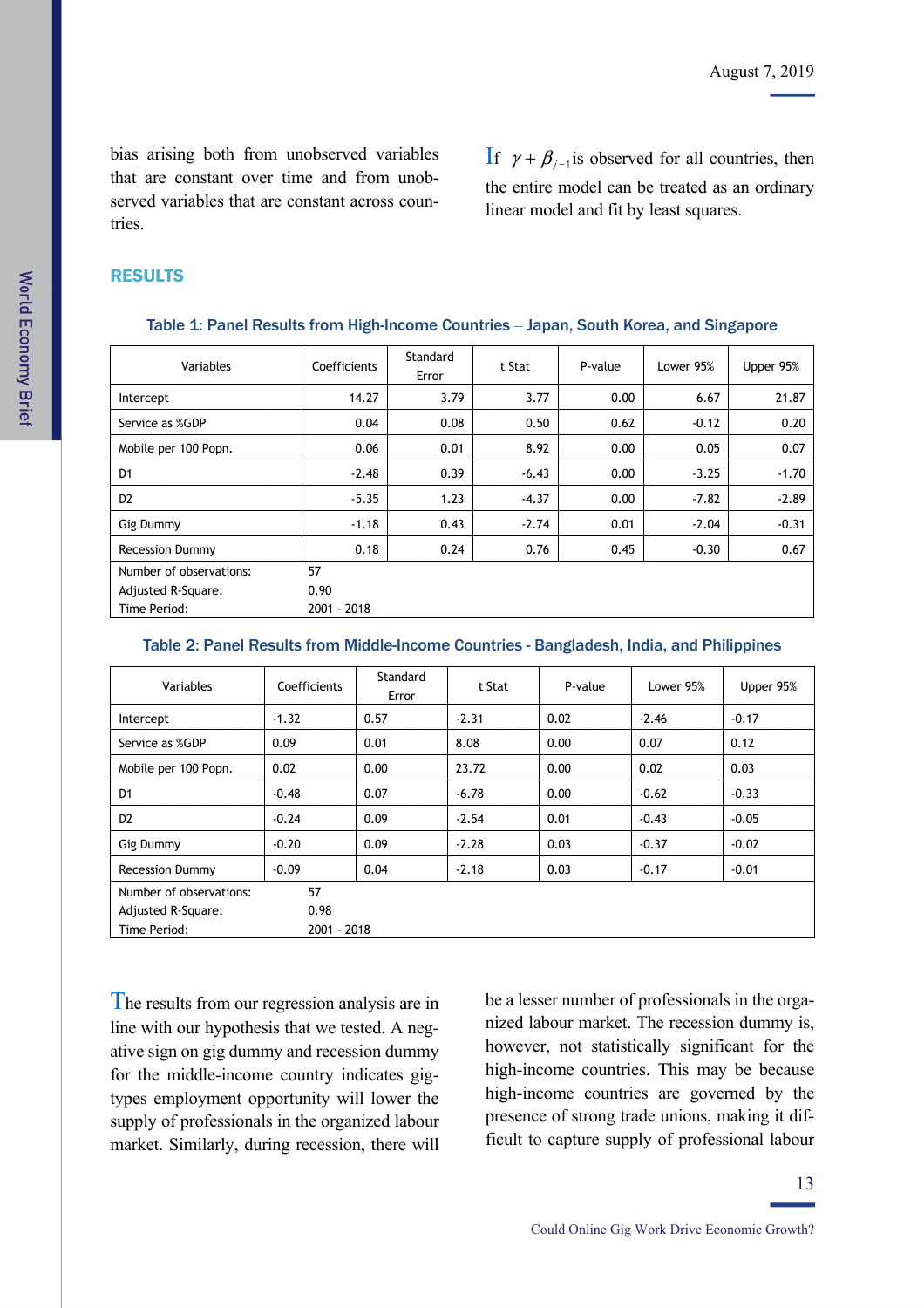The results also point out a strong positive relationship between the number of professional workers with the spread of the service economy and mobile subscription. The spread of the services sector is likely to generate demand for high skilled professional workers. Likewise, to sustain and facilitate growth of the services economy and aid professional workers involved in gig type works it is necessary for the government to invest in infrastructure related to ICT such as mobile and data connection. One limitation of this statistical analysis is that we have treated professional workers as proxy of gig workers. Although a considerable number of professional workers perform gig-type works, however, there are a considerable number of university professors, doctors, engineers, and other high-paid workers who are part of the organized labour market but do not perform in the gig market. Ideally, one should look at the number of people employed with any gig sectors such as Uber or Freelancer, but this can be material for future work.

elsewhere can now earn more by engaging in similar job profiles in a developed country like USA and countries in European Union. There are no entry barriers, and all that is needed is access to mobile/internet connection. However, there are a few concerns. Full time employment in gig type set up may lead to lower income and economic vulnerability of workers in developed countries. Governments should also address the challenges associated with some workers getting displaced from technological disruption. There is a need to find ways to absorb these labourers for alternative employment. For understanding which one of the sectors these displaced workers' skill and experience are better suited the policymakers can make use of big data and AI. Governments can work closely with business and training centres to impart necessary additional skill for the displaced workers. At the same time, for the spread of gig works there is a need to invest in ICT-related infrastructure such as telecommunication and internet connection. KIEP

## **VII. Conclusion**

This policy paper is an attempt to understand the nature of the gig economy, its impact on labour productivity and income distribution, and policy interventions which are required by the government and central bankers when technology aided gig works are spreading across the globe. From an economic perspective, the rise of the gig economy is likely to increase overall productivity. Increase in productivity arises from an increase in labour force participation and getting access to lower salaried workers from cross borders, leading to more specialization and standardization of work. In a gig-world, low salaried service workers from India and